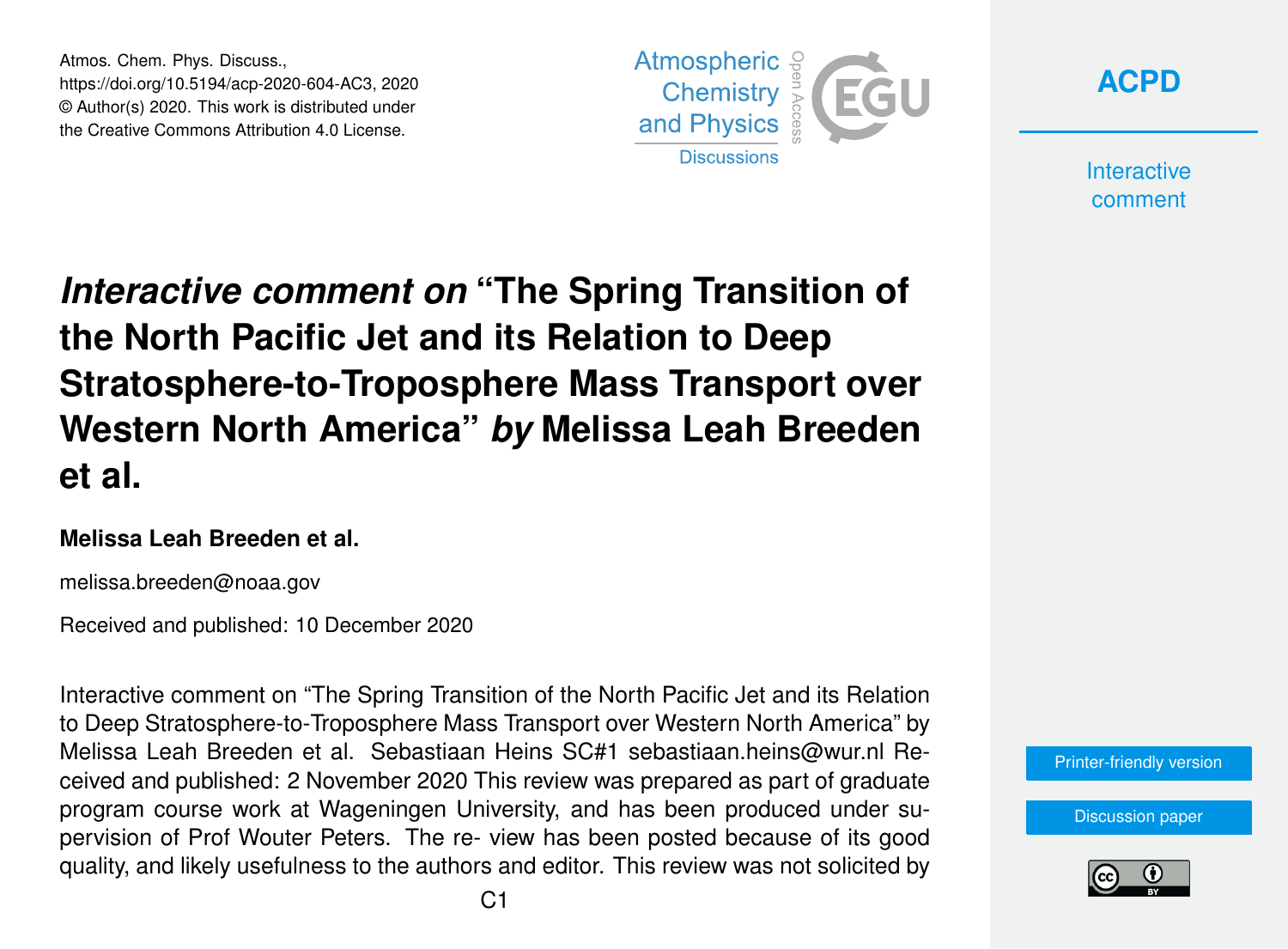the journal. The paper by Breeden et al. (2020) explores the relationship between the spring transition of the north Pacific jet and stratosphere-to-troposphere mass transport to the planetary boundary layer (STT-PBL) over western North-America. Additionally, the spring transition is linked to the state of the El-Nin $\tilde{C}$ o Southern Oscillation (ENSO). Analyses are based on the JRA-55 and ERA-interim reanalysis datasets. Interannual variability in the spring peak in STT-PBL found in previous studies is shown to relate to the timing of the spring transition, with larger values of STT-PBL for earlier transitions. Finally, ENSO is found to modulate this timing, with earlier transitions being more prevalent for La-Nin<sup>I</sup>Ca conditions and vice versa. This study adds to previous research by providing underlying mechanisms behind the (variability in the) spring peak in STT-PBL over western North-America that was found before. These results suggest that STT-PBL strength can be predicted based on knowledge of the north Pacific jet and ENSO state in the preceding months. This is relevant for, for instance, air quality prediction at the surface as STT-PBL can function as a natural source of ozone in the PBL. In general, the paper is well-written; the structure and headers of the paper are clear and help to understand the research, the figures diversely visualize the results in both maps and time series, the physical mechanisms discussed in the paper are consistently ex- plained well and create a logic story and the results are frequently discussed in light of previous research. Moreover, I think the paper fits nicely in the scope of this journal. Despite the relatively local study area, the implications of this study are thought to be generally applicable in atmospheric sciences and can therefore be extended to other locations around the world that show similar dynamical patterns. Nevertheless, a sig- nificant revision of this paper is required before it can be accepted for publication in my opinion. Most importantly, in the calculation method of STT-PBL described in line 91-96 (sec- tion 2.1) of the paper I miss an assessment of the uncertainty in the calculation that is associated with the sensitivity to parameter choices. Previous studies have shown that this sensitivity might not be insignificant, so that the specific parameter choices could substantially affect the outcome of the results in section 3.2 and 3.3 of this study. Firstly, Holton et al. (1995) show that the 380 K potential

#### **[ACPD](https://acp.copernicus.org/preprints/)**

**Interactive** comment

[Printer-friendly version](https://acp.copernicus.org/preprints/acp-2020-604/acp-2020-604-AC3-print.pdf)

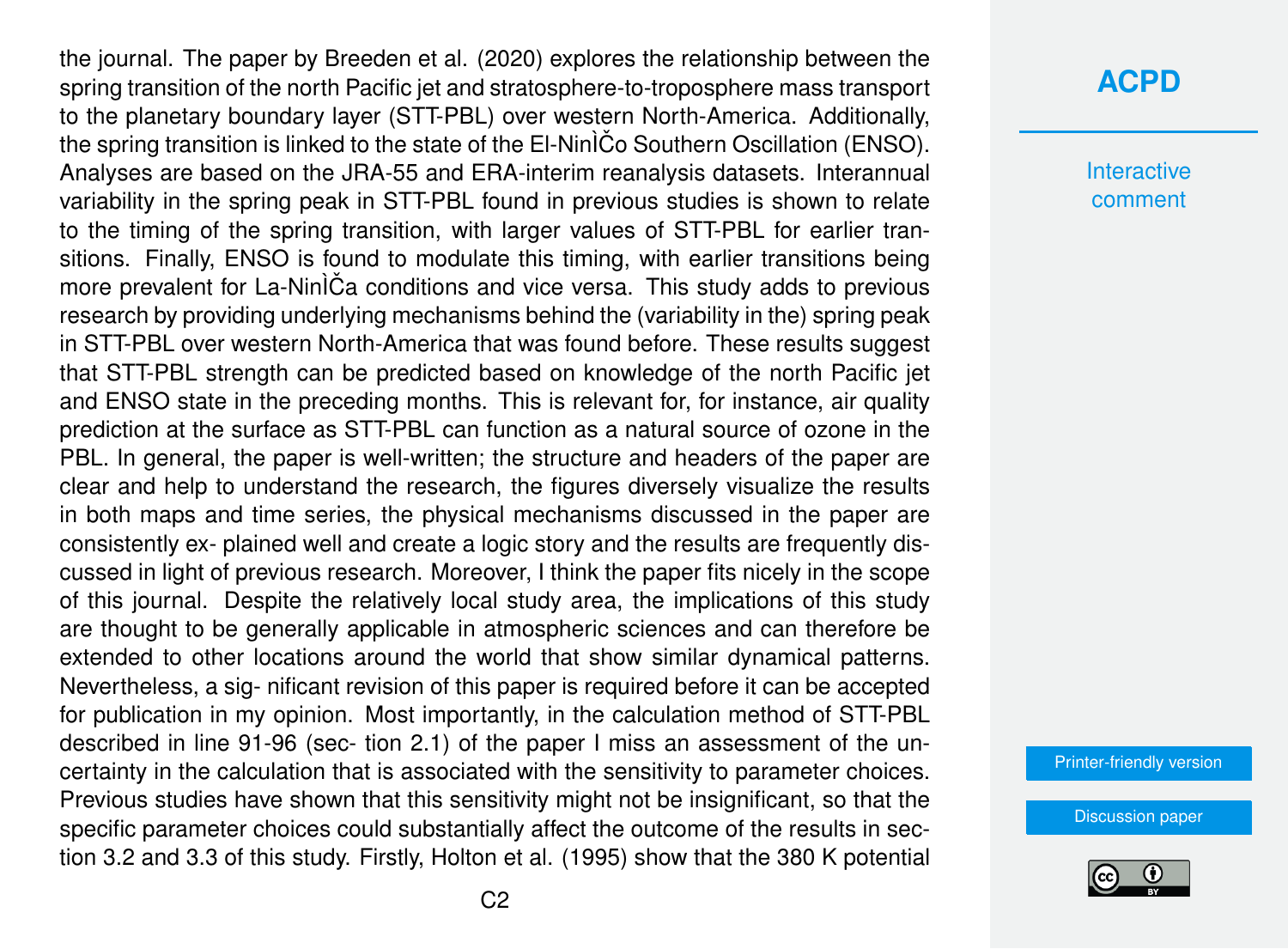temperature surface used in the paper by Breeden et al. (2020) as (one of) the definition(s) of the tropopause coincides relatively well with the tropopause in the tropics, but that this value drops for higher latitudes to approximately the 340/350 K potential temperature surface in the region that is considered in the paper (western North-America). Secondly, Skerlak et al. (2014) showed that their STT(-PBL) calculation is highly sensitive to the choice of minimal residence time of the air in the stratosphere/troposphere before/after a cross- ing of the tropopause. They find that this sensitivity can be very well approximated by a power law with an exponent of -0.5, which means that the STT estimates for a residence time of 24 and 48 hours respectively deviate by as much as 30 percent. The choice is made by Skerlak et al. (2014) to use a constant value of 48 hours for this parameter. This is validated based on the fact that, although the calculated values of STT-PBL are highly sensitive to the parameter value, the geographical distribution of STT-PBL in which the authors of that study are interested is not. However, in the study of Breeden et al. (2020), this validation does not hold anymore as the STT-PBL calculation is applied to the specific region of western North-America instead of it be- ing used to assess the geographical distribution. Thirdly, the STT-PBL calculation also depends on the accuracy of the PBL height forecast, as this influences the number of trajectories that reach the PBL from the stratosphere. To determine the PBL height the critical Richardson number value of 0.25 is used as the criterion for the PBL top (i.e. the transition from turbulent to laminar flow at the top of the PBL). Troen and Mahrt (1986) indicate that this critical value used for the Richardson number does not have a large influence on the PBL height estimation in unstable conditions, but that it does induce variability in PBL height for neutral conditions. Furthermore, according to Seidel et al. (2012) PBL height is especially uncertain over areas with high elevation, which is the case for parts of the study area of the paper by Breeden et al. (2020) due to the presence of the Rocky Mountains. Altogether, I strongly advise including a sensitivity analysis of the results of section 3.2 and 3.3 to the choice of the parameter values used in the calculation of STT-PBL in order to assess the robustness of the current conclusions. I suggest this sensitivity analysis to include (based on the above dis-

#### **[ACPD](https://acp.copernicus.org/preprints/)**

**Interactive** comment

[Printer-friendly version](https://acp.copernicus.org/preprints/acp-2020-604/acp-2020-604-AC3-print.pdf)

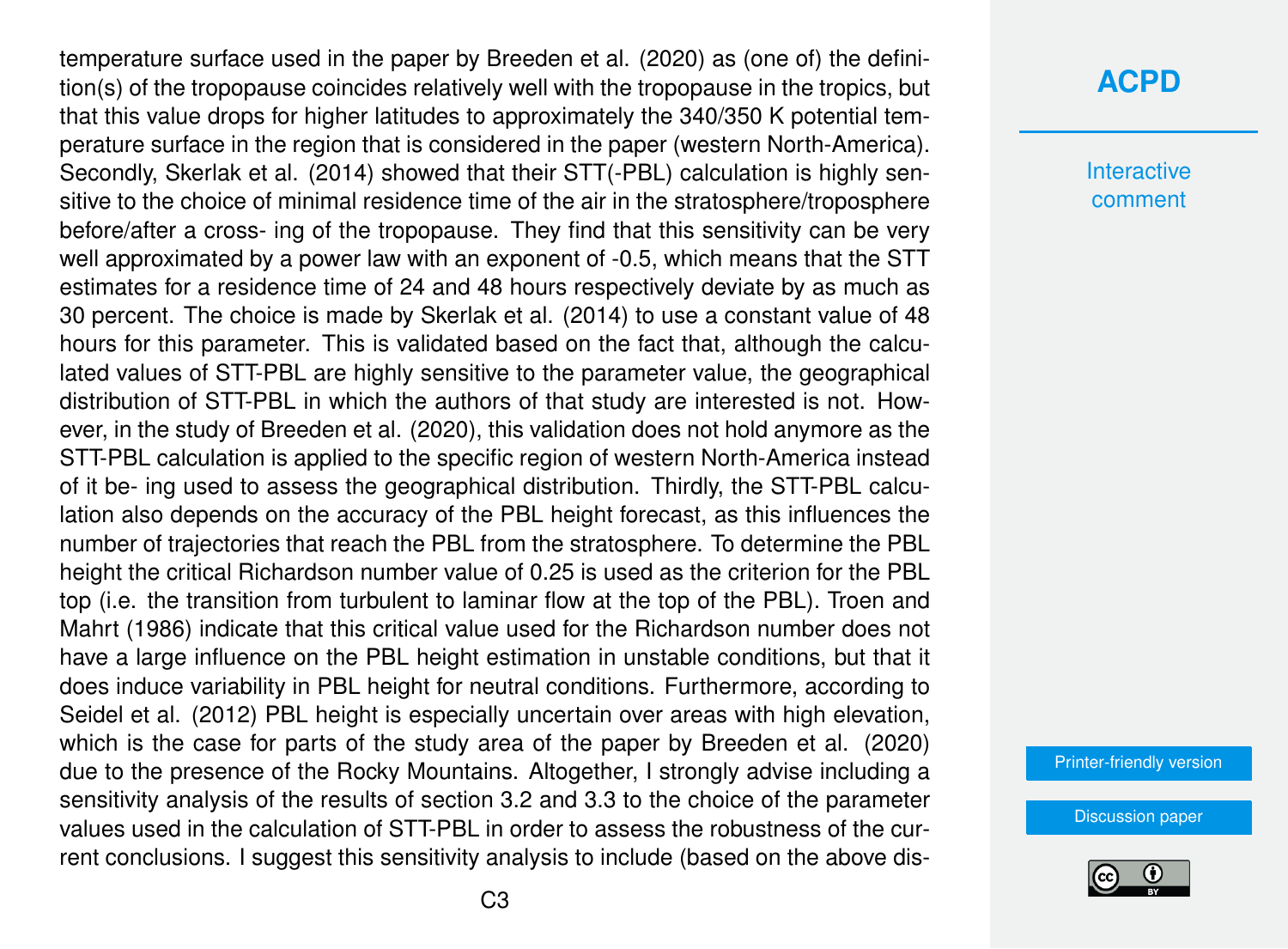cussion) the potential temperature surface that is taken to represent the tropopause, the minimum residence time of the trajectories that contribute to STT-PBL and both the forecast uncertainty and the forecast value of the PBL height (as a function of the critical Richardson number chosen to represent the top of the PBL).

R: We appreciate these considerations regarding the STT-PBL variable, and it is certain from the original paper, Skerlak et al. 2014, that the parameter choices you outline here affect the STT-PBL variable to some degree. However, it is far from the scope of this paper to perform such sensitivity analyses, which, to some extent, have already been conducted in the study that introduces the dataset. Indeed, using the PBL instead of a fixed pressure level to define deep STT was deliberate and deemed an overall improvement for truly defining deep STT; improving upon the PBL definition used for this definition of transport to see how the results change could be a next step of study. However, our focus is on considering the relative changes of STT-PBL during different jet phases, which we consider unlikely to change even if the parameters mentioned above were modified, since the changes would be applied to the variable in the same way for all three jet phases. If our results were not so easily corroborated with the eddy characteristics and fold characteristics that are not tied to all of these parameter choices, we would perhaps be more concerned about how the STT-PBL variable definition affects our results. However, we consider the strong correlation between STT-PBL and tropopause fold frequency (Fig. 7) particularly encouraging regarding the success of the STT-PBL variable in capturing the transport associated with the correct intended dynamical process. We note that it was not our intent to conduct a sensitivity analysis of a previously-published and readily available product. Since the reviewer is not explicitly linking any of our key conclusions to the STT-PBL parameter choices, we consider it acceptable to use the dataset as published and defer additional sensitivity analysis to future work.

Additionally, the rationale of using of Japanese Reanalysis-55 dataset does not become clear to me from the paper. In line 85-86 (section 2.1) the authors mention that

## **[ACPD](https://acp.copernicus.org/preprints/)**

**Interactive** comment

[Printer-friendly version](https://acp.copernicus.org/preprints/acp-2020-604/acp-2020-604-AC3-print.pdf)

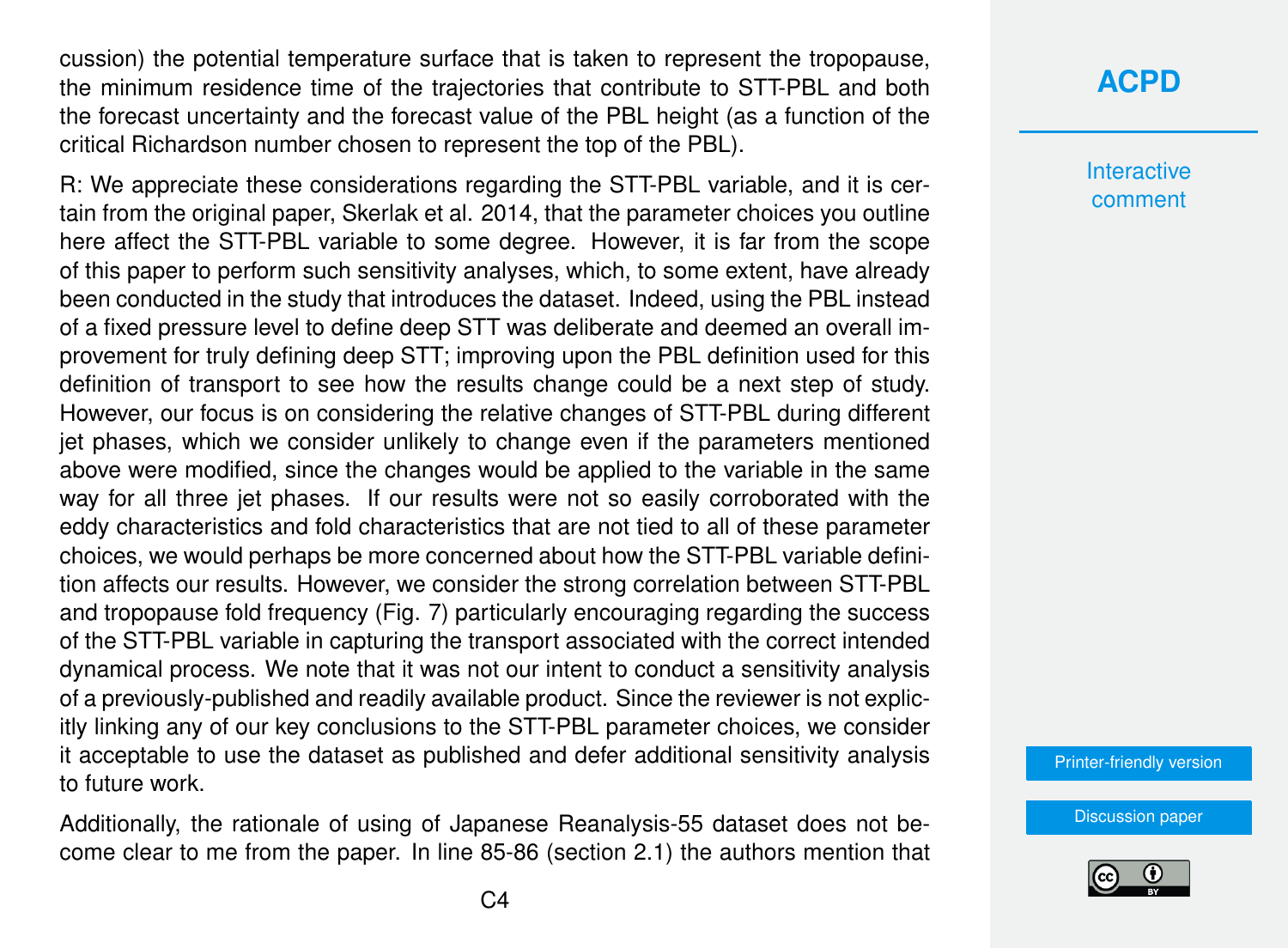this dataset is used because of its relatively long record of ENSO events. Yet, the JRA-55 dataset is only used for assessing the characteristics of the spring transition in section 3.1, as is stated in line 352, without considering any influence of ENSO. According to line 86-87 this is because the transport and tropopause fold diagnostics are derived from the ERA-interim reanalysis instead of the JRA-55 data and, therefore, the former is to be used for the analysis of the relationship between ENSO and the spring transition and STT-PBL in order to be consistent in the data used. Therefore, I would like to ask the authors what the exact benefit of using the JRA-55 dataset is and to incorporate the explanation of this in the description of the data in section 2.1. Additionally, it seems to me that the JRA-55 dataset can in fact be used in the analysis of the spring transition for the different ENSO states in section 3.3 (figure 8) as this analysis does not concern any mass transport or tropopause fold characteristics yet and table 1 shows that data on the ENSO states during the spring transition is available for the JRA-55 dataset. Therefore, I would suggest using the JRA-55 dataset instead of the ERA-interim dataset for this analysis based on the current rationale mentioned in line 85-86. Moreover, this could add a clearer link to the current rationale, but depending on the revisions taken by the authors following the above question to clarify this rationale, this might or might not be preferred (anymore).

R: Thank you for raising this point, Figure 8 does indeed show the PC1 response to ENSO for the JRA-55 reanalysis, not ERA-Interim, as you suggested. However, this was not explicitly indicated in the text, which we have now fixed.

Furthermore, the sole use of the ONI index for determining the ENSO states, as described in line 87-89 (section 2.1), might provide a relatively poor representation of ENSO events in the paper, so that the difference in spring transition and STT-PBL presented in section 3.3 might be based on an incomplete definition of the ENSO states. Trenberth and Stepaniak (2001) suggest that at least two indices are required to char acterize the variability in ENSO events. They advocate that the ONI index should be accompanied by an (orthogonal) index that represents the zonal gradient in sea-surface

# **[ACPD](https://acp.copernicus.org/preprints/)**

**Interactive** comment

[Printer-friendly version](https://acp.copernicus.org/preprints/acp-2020-604/acp-2020-604-AC3-print.pdf)

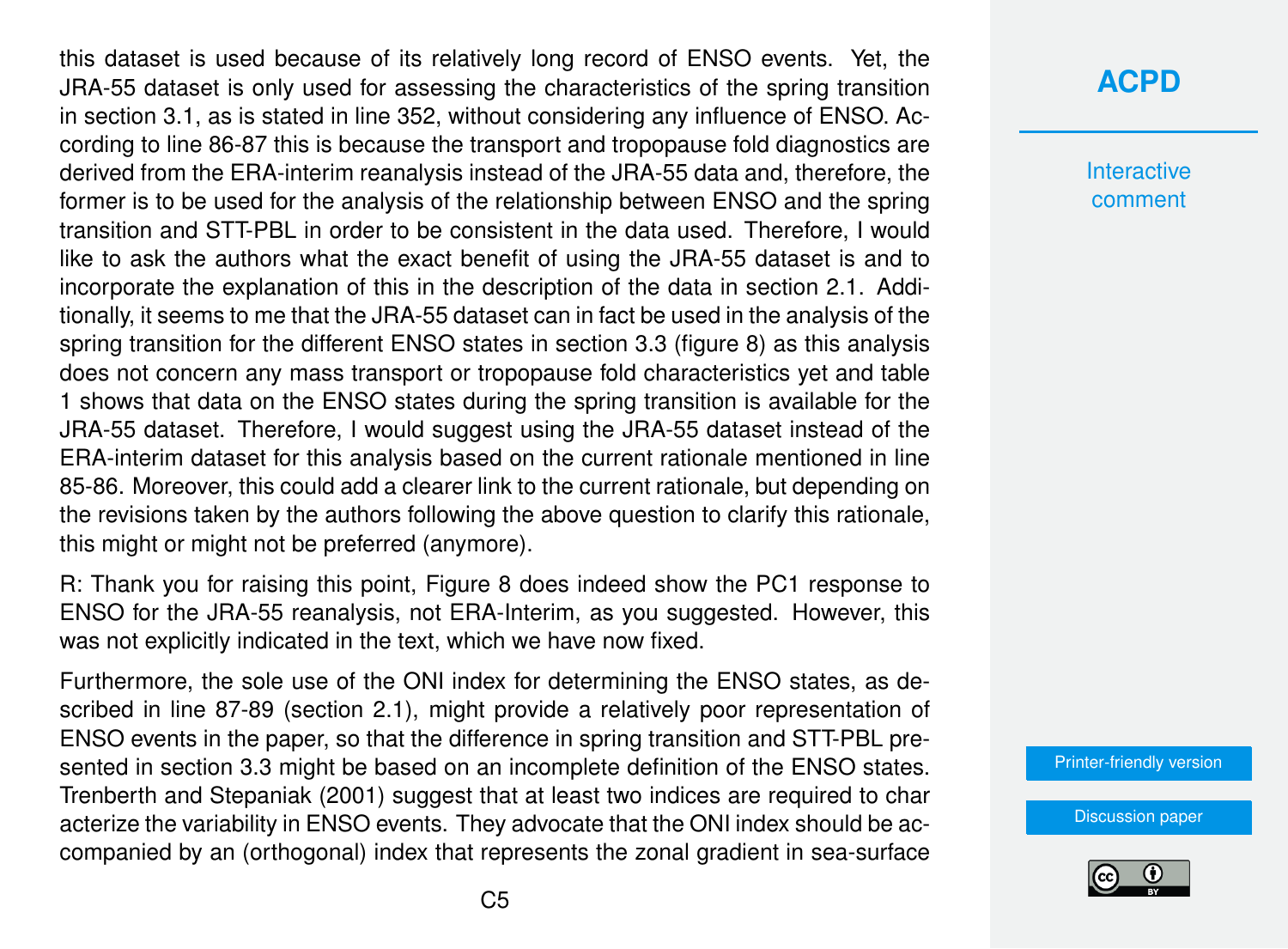temperatures (SST). For this purpose, they have created the Trans-Nin $\tilde{C}$ o Index (TNI), which represents the difference in normalized SST anomalies between the Nin $\rho$ <sup>1+2</sup> and the NinÌCo-4 regions. However, in the paper by Breeden et al. (2020) all positive, neutral and negative ENSO events are lumped into classes, whereas the study of Trenberth and Stepaniak (2001) is also focused on the variability between different occurrences of positive, neutral and negative ENSO events. Therefore, the cruder representation of ENSO events by Breeden et al. (2020), using only the ONI index, might be justified, so that the results in section 3.3 regarding the effect of ENSO states on the spring transition and STT-PBL would not be significantly affected by this approach. Yet, in order to verify whether this approach is indeed justified, I suggest repeating the analysis for section 3.3, regarding the impact of ENSO on the spring transition and STT-PBL, using more than one index to define the three ENSO groups used in the study (e.g. by including some threshold based on the TNI index presented above). This will provide alternative results for this part of the study than can subsequently be compared to the original for statistically significant differences in timing of the spring transition and monthly mean values of the variables in figure 10 for the three ENSO groups. When significant differences are found in this analysis, it suggests that in fact more indices are required to capture the variability in ENSO events and the effect of that on the spring transition and STT-PBL than just the ONI index, which indicates that this reviewed approach is to be preferred over the original based on the findings of Trenberth and Stepaniak (2001).

R: We appreciate this consideration, and if the zonal wind differences and STT-PBL differences grouped by ENSO phase were inconsistent with past studies examining the impact of ENSO on the jet (Renwick and Wallace 1996; Shapiro 2001; Breeden et al. 2020) and deep STT (Lin et al. 2015), we would perhaps be concerned by our ENSO definition not grouping the right events. Since the ONI definition is the operational definition used by NOAA, we consider it a reasonable index to use in this study. It would certainly be an interesting avenue of future work given the ongoing research exploring ENSO diversity as reflected by the TNI, and we have included this

#### **[ACPD](https://acp.copernicus.org/preprints/)**

Interactive comment

[Printer-friendly version](https://acp.copernicus.org/preprints/acp-2020-604/acp-2020-604-AC3-print.pdf)

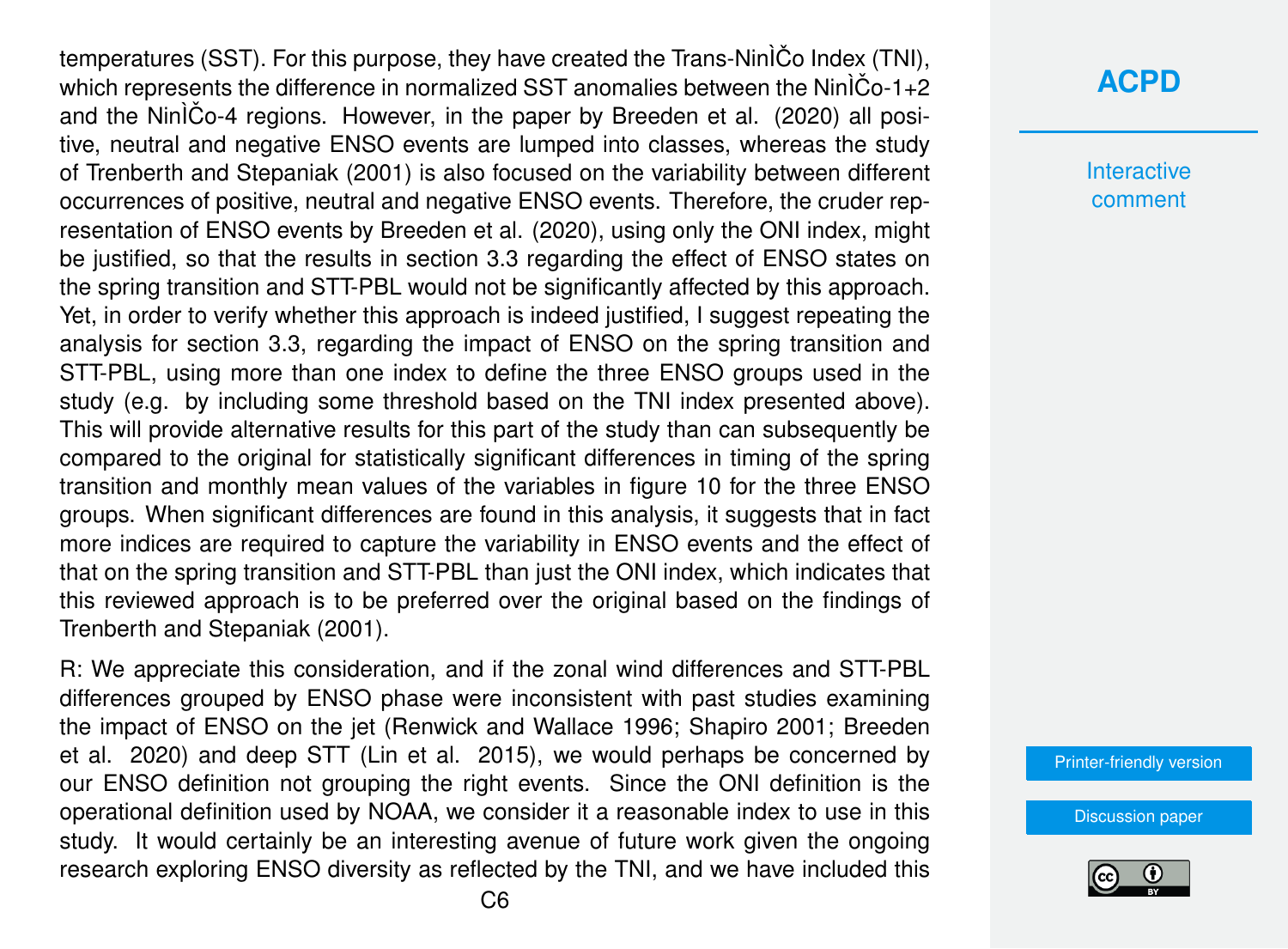point in the conclusions.

Minor comments on the paper:

The role of ozone in this paper is somewhat unclear I find. In my regard it constitutes the context of the study and provides potential for further research, but is not part of the study itself. Yet, it is quite broadly mentioned in the methods and conclusions. I would advise to restrict the role of ozone in this paper to the context in the introduction, further research opportunities in the conclusion and perhaps the background for some of the methods.

R: We agree, and indeed the word ozone does not appear in our results section, but is only used as motivation for the study, a brief point in the methods, and in the discussion.

The resolution of the zonal and meridional wind on pressure levels  $(2.5 \times 2.5$ â $\dot{\cup}$ e) is larger than any of the components of the JRA-55 dataset that is used for the calculation of these wind variables (Kobayashi et al., 2015). This seems odd to me. I would advise to explain the reasoning behind the resolution of these variables in the data description in section 2.1.

R: Thank you, we have provided this reasoning in the methods per the request of a designated reviewer. We only use EOF1 of 200-hPa zonal wind from this dataset, which would not be sensitive to such differences in resolution.

The use of a fixed amount of mass transport for each trajectory in the calculation of the STT-PBL seems a very simplifying assumption that might potentially cause a lot of variation in STT-PBL to be lost without reading the accompanying reference. I would advise to include a short explanation of the background of this method, especially regarding the fact that the variation in STT-PBL is represented by the number of trajectories rather than the mass of them, after you introduced it in section 2.1.

R: The amount of mass per trajectory actually varies based on the originating gridpoint, it is not fixed for the entire domain but for each gridpoint. The numbers provided in the **Interactive** comment

[Printer-friendly version](https://acp.copernicus.org/preprints/acp-2020-604/acp-2020-604-AC3-print.pdf)

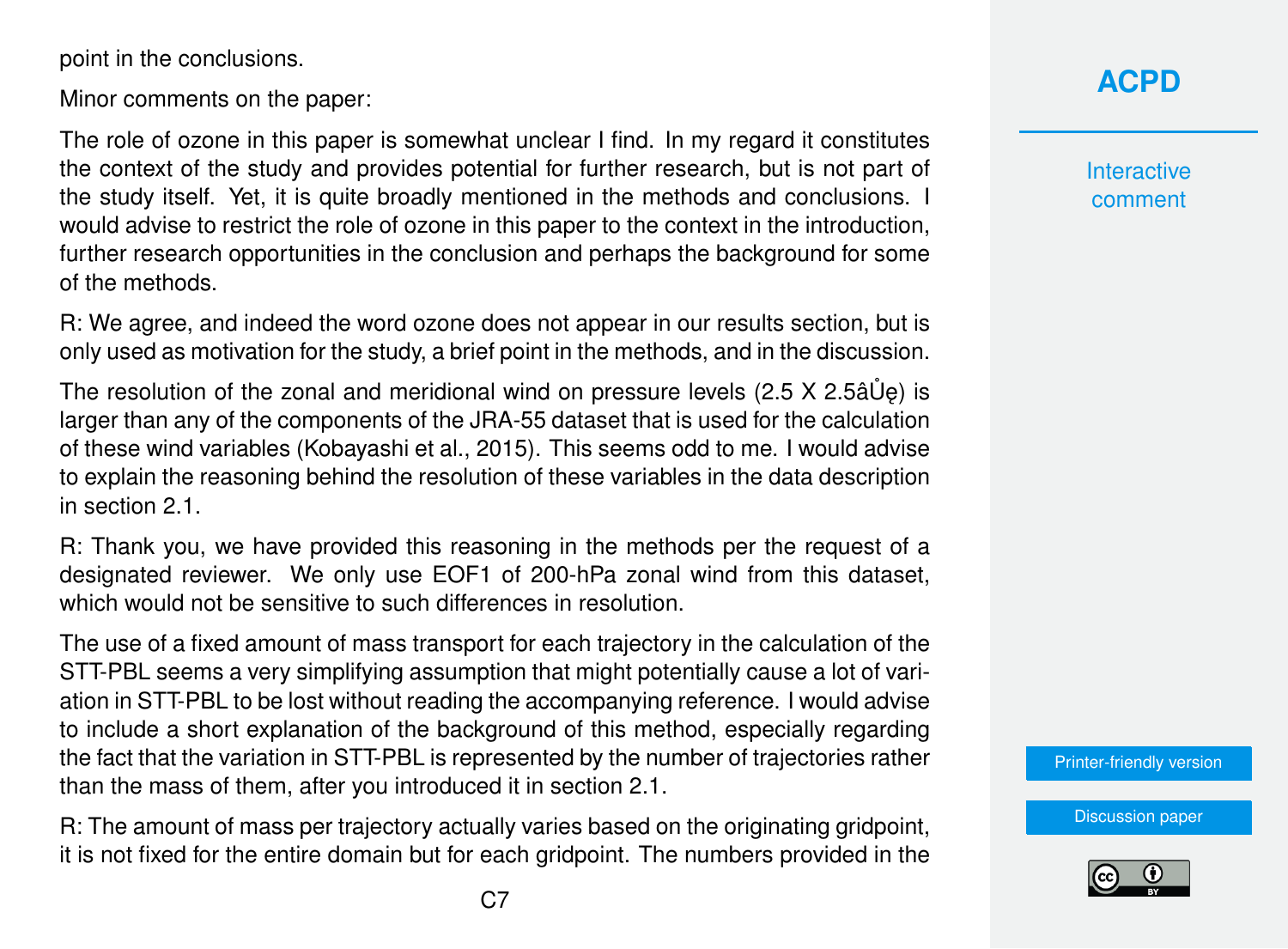text are examples for a trajectory originating in the extratropics (Skerlak et al. 2014). This text has been clarified.

The significance of the results is currently only assessed visually by means of the 95 percent confidence intervals that result from the significance test described in section 2.3. I would suggest including some form of quantitative assessment of this significance in the paper in the form of, for example, a statistical t-test.

R: STT-PBL is not normally distributed (Fig. 5a), and for some groups (ie, La Nina, May days) there are quite small samples once autocorrelation is factored in, degrading the robustness of a t-test.

Figure 1a seems random and possibly redundant. It only shows the EOF1 pattern for a PC1 larger than 1 $\sigma$  and not for the other PC1 states and shows a very similar pattern to what is more extensively shown in figure 2. Therefore, I would suggest removing this figure.

R: The pattern of the seasonal cycle of u200 has never been presented in the literature to our knowledge, so we consider it important to be shown here.

I found figure 7 quite time-consuming to grasp fully. This is mainly the result of the layout of the legend I think. I would suggest mentioning the variables of interest before SST in the legend description instead of 'STT/variable' and potentially even to place the description next to the corresponding lines when the available space allows this.

References: Breeden, M. L., Butler, A. H., Albers, J. R., Sprenger, M., and O'Neil Langford, A. (2020). The Spring Transition of the North Pacific Jet and its Relation to Deep Stratosphere-to-Troposphere Mass Transport over Western North America, Atmo- spheric Chemistry and Physics Discussions, https://doi.org/10.5194/acp-2020- 604, in review Holton, J. R., Haynes, P. H., McIntyre, M. E., Douglass, A. R., Rood, R. B., and Pfister, L. (1995). StratospherealCA lEREGtroposphere exchange, Reviews of Geophysics, 33( 4), 403– 439, doi:10.1029/95RG02097 Kobayashi, S., Ota, **[ACPD](https://acp.copernicus.org/preprints/)**

**Interactive** comment

[Printer-friendly version](https://acp.copernicus.org/preprints/acp-2020-604/acp-2020-604-AC3-print.pdf)